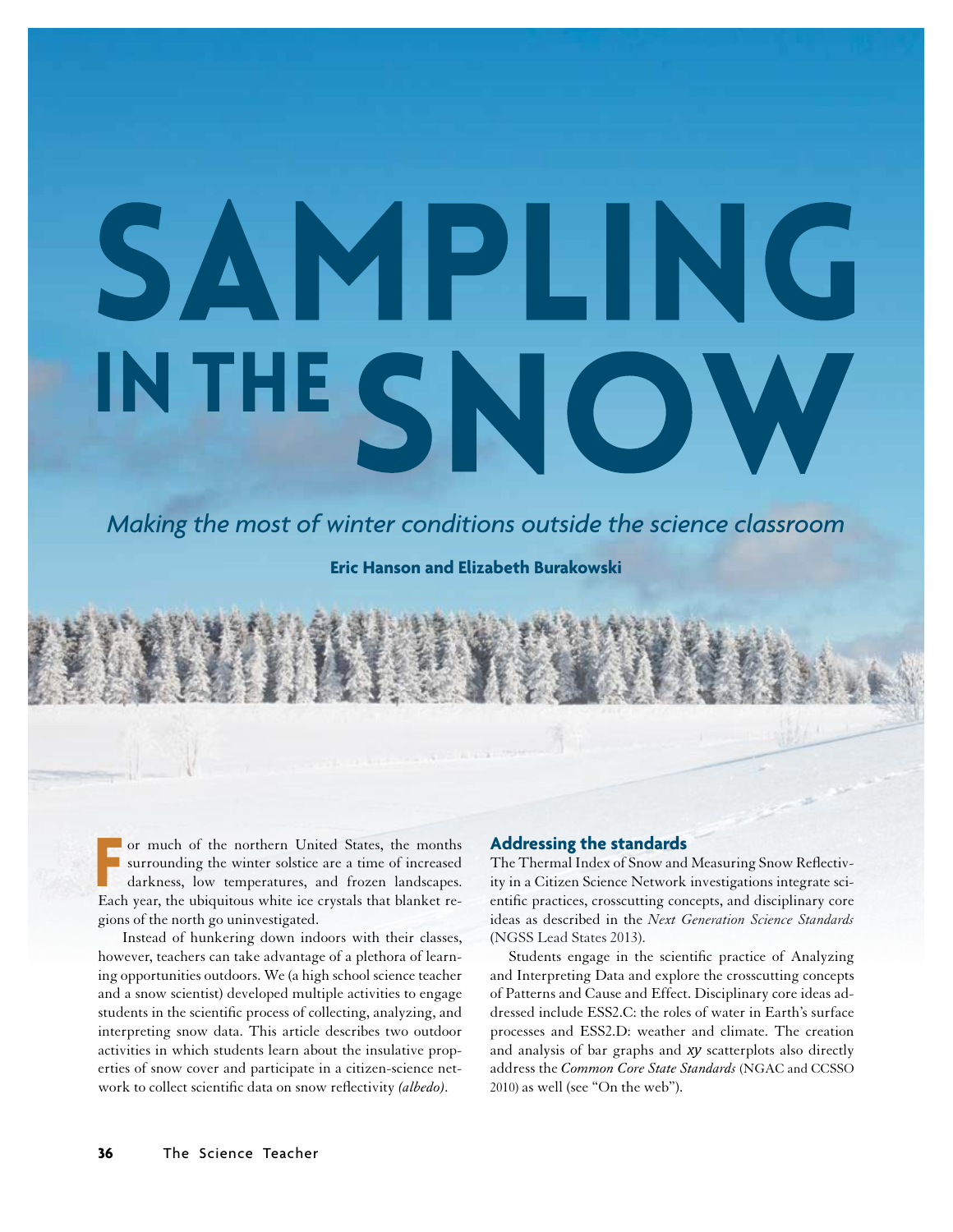

# **Activity I: Calculating the thermal index of snow**  *Introduction*

Snow is a good thermal insulator for the plants and animals that live in snow-covered regions (Marchand 1982). Shrews, voles, moles, mice, and ruffed grouse, a common bird species in northern latitudes, rely on snow for protection from predators and insulation from the cold. Snow also insulates and protects dormant plants and shrubs (e.g., wild blueberries) from mid-winter frost that would otherwise damage stems and root rhizomes when temperatures are lower than  $-25^{\circ}$ C (Barney 1999).

The lower the thermal conductivity of a material, the slower heat transfers through it and the greater its insulative value or thermal index (Marchand 1982). Snow is an excellent thermal insulator because of its relatively low thermal conductivity value. Snow depth and density drive variations in snow conductivity, so snow's thermal index varies. In general, deeper snowpacks provide better insulation than shallower ones; however, snowpack density is another important factor. High-density snowpacks have more snow crystals per unit volume, promoting contact between individual ice grains and increasing the snowpack's ability to transfer heat energy, thus decreasing its insulative value.

Using data gathered from snow sampling activities, students can assess and interpret the insulative quality of snowpack and predict temperature fuctuation at the groundsnow interface (Marchand 1982). This activity spans a few class periods and is a great introduction to the second activity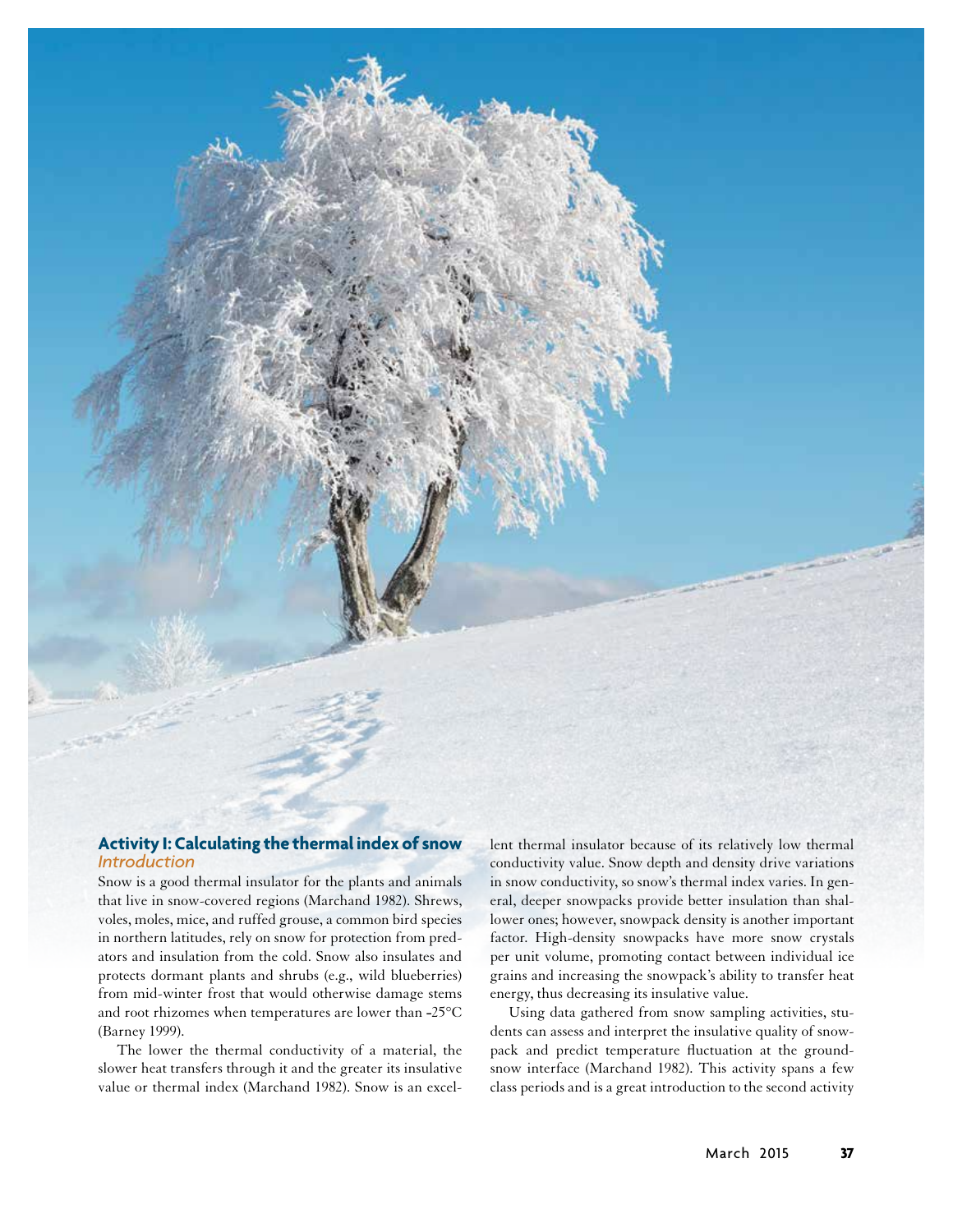that investigates albedo. *Life in the Cold: An Introduction to Winter Ecology* (Marchand 1996) is an excellent reference and invaluable resource for teachers investigating the snow.

## *Snow kits*

Building snow kits is relatively simple and inexpensive. Each student group will need:

- a clipboard,
- data sheets,
- $0.6$  m  $(2 \text{ ft.})$  sections of 5 cm  $(2 \text{ in.})$  PVC pipe with end caps,
- a high-precision scale (to  $0.001$  kg), and
- a measuring stick.

The kit costs about \$35, not counting the scale, which many school labs already have. (For a complete materials list, see "On the web").

# *Collecting data*

Students love excuses to play in the snow and learn about it. It's easy to sample and provides a great opportunity for hands-on, outdoor inquiry (Figure 1). Equipped with their snow sampling kits and data sheets, students venture outdoors to measure snow depth and density and report snow surface conditions (Figure 2). Students should select a wide variety of sample sites with regard to exposure, aspect, and tree cover to provide for a greater range of data values. Sampling in numerous sites of varying conditions leads to richer discussion and interpretation of the data. (Note: More information on the sampling methodology is available online [see "On the web"].)

(**Safety note:** Successful snow data collection is largely reliant on appropriately dressed, well-prepared student scientists. Teachers should use their discretion with respect to temperature, environmental conditions, and level of student preparedness before taking students outdoors. Providing less-prepared students with access to additional clothing and footwear can help ensure a safe and successful outdoor lab experience. Before embarking on feld data collection, teachers can demonstrate appropriate sampling techniques indoors to improve the quality of students' collected data.)

# *Graphing, analysis, and interpretation*

Student groups return to the classroom with their snow data and calculate the thermal index (*I<sub>t</sub>*) of snow at each sample site using the simplified formula  $(I_t) = t/d$ , where *t* is snow thickness (cm), and *d* is snow density *(g/cm3 )* (Figure 3; Marchand 1982). Groups upload each sample site's data to a class spreadsheet on Google Drive to facilitate further data analysis and interpretation (see "On the web").

Each student group then creates a bar graph to compare

## **FIGURE 1**

Students collect snow albedo, depth, temperature, and density data on campus.



## **FIGURE 2**

Students work together to record data as they collect snow depth and density measurements.



individual and mean thermal index values at various sampling sites (Figure 4). These graphs allow students to see how their individual site data vary from the class average and allow them to perform signifcance testing. This variability provides a great opportunity to discuss sampling error and the benefts of having numerous measurements from the same sample site.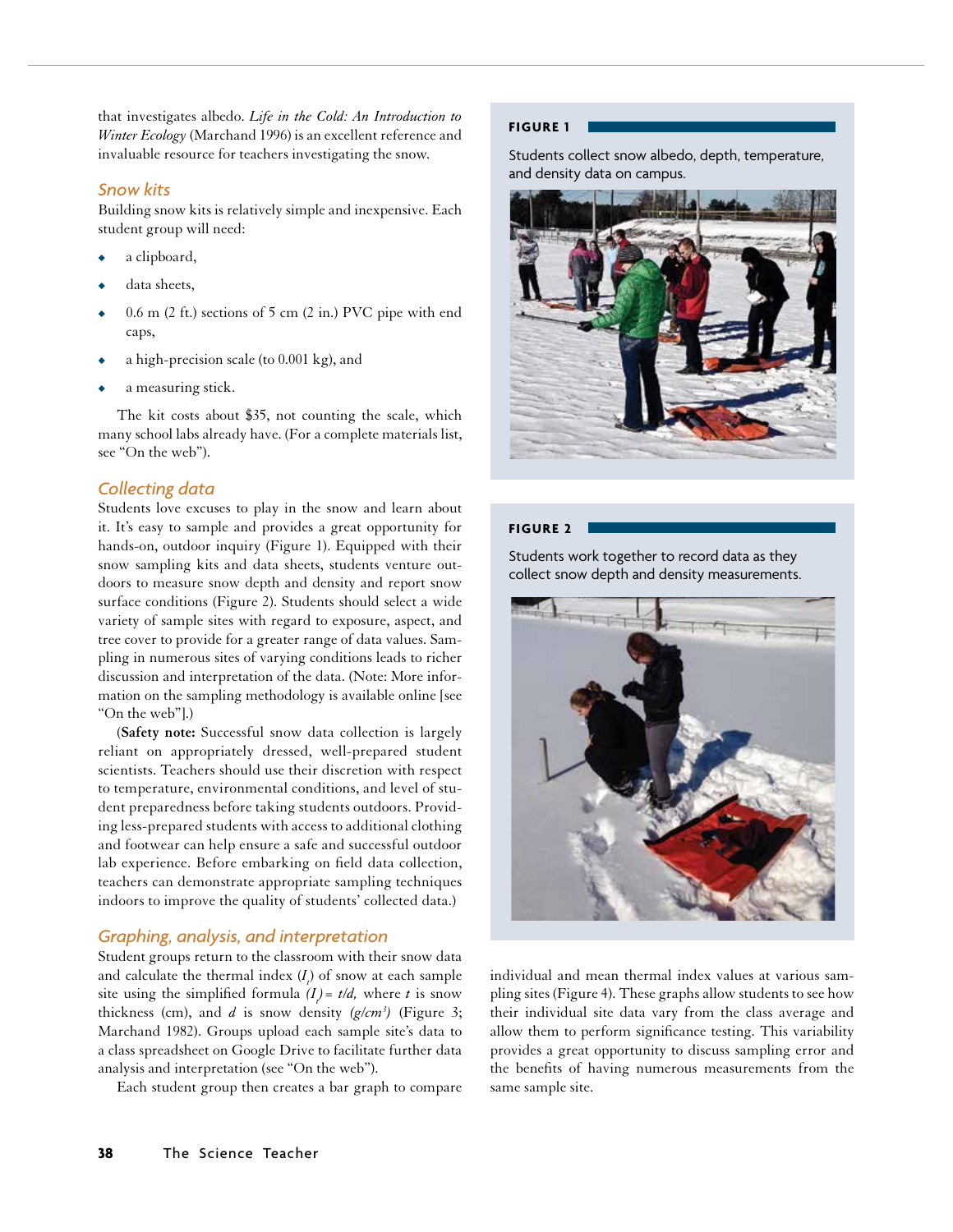| <b>FIGURE 3</b>                                                 |                                                                            |
|-----------------------------------------------------------------|----------------------------------------------------------------------------|
| Thermal index value data sheet.                                 |                                                                            |
| Thermal Index Value Data Sheet<br>Adapted from Marchand (1982). |                                                                            |
|                                                                 |                                                                            |
| $I_T = t/d$                                                     |                                                                            |
| Date:                                                           | Time:                                                                      |
| Location:                                                       |                                                                            |
| Condition of Snowpack:                                          |                                                                            |
| $t =$ Snow thickness<br>(c <sub>m</sub> )                       |                                                                            |
| $d =$ Density (g/cm <sup>3</sup> )                              | the control of the control of the control of the control of the control of |
| Density = $Mass(g)/Volume(cm3)$                                 |                                                                            |
| Mass(g)                                                         | Volume <u>volume</u>                                                       |
| (cm3)<br>Volume of a<br>cylinder = Tr2h                         |                                                                            |

#### **FIGURE 4**

Students create a group bar chart comparing individual and mean thermal index values at various sampling sites.



Students also discuss the thermal index values that they calculated at each of the sampling sites. Using these  $I_i$  values, they can describe and model temperature variation occurring at the ground-snow interface and determine whether the snow is providing adequate insulation for the plants and animals living below its surface. (**Note:** Formative and summative assessment exemplars are available online [see "On the web"].)

# **Activity II: Measuring snow reflectivity (albedo) in a citizen science network** *Introducing students to snow albedo*

In addition to its insulative properties, snow plays an important role in surface climate because it helps to regulate surface energy exchange at the snowpack-air interface. Albedo is a measure of surface refectivity and is calculated as the ratio of outgoing (i.e., refected) solar radiation (watts per square meter) to incoming solar radiation:

albedo = outgoing  $(W/m^2)/$ incoming  $(W/m^2)$ 

To illustrate the effect of albedo on surface climate, teachers can ask students what color t-shirt they would wear on a hot summer day. Most will choose white because it refects the Sun's energy (high albedo). Similarly, snow is one of nature's best refectors of the Sun's energy, playing an important role in local and global climate patterns. A blanket of fresh snow may have an albedo of 0.9, reflecting up to 90% of incoming solar energy (Barlage et al. 2005). Snow-free surfaces (albedo 0.2– 0.3) refect only 20–30% of the Sun's energy. Future climate

> projections indicate that snowy regions of the United States (e.g., the Northeast) may lose up to half of their snow-covered days by 2100 (Frumhoff et al. 2007), resulting in much warmer winter temperatures as surface albedo decreases.

> Teachers can expand upon albedo's effect on global climate using the supplemental materials online (see "On the web"). This lesson includes two short videos (see "On the web") that provide a great starting point for student-led discussions on climate change and easily transition into discussions about the signifcance of snow cover and sea ice on global climate (ESS2.C The roles of water in Earth's surface processes and ESS2.D weather and climate; NGSS Lead States 2013).

# *Participating in a citizen science network*

The National Community Collaborative Rain, Hail, and Snow (CoCoRaHS) Network started in Colorado in 1998 as a com-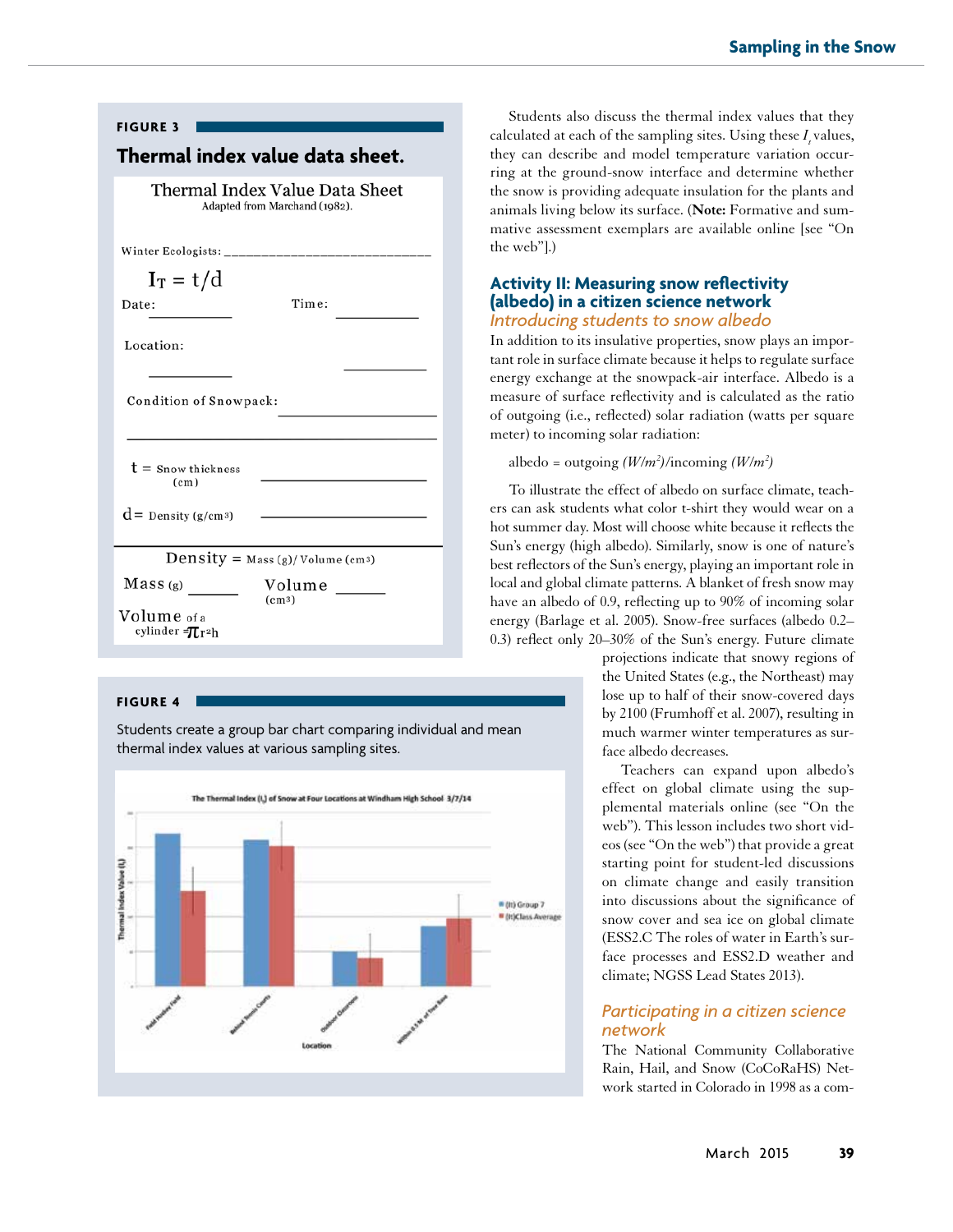#### **FIGURE 5**

The CoCoRAHS Albedo snow sampling kit is provided on loan to participating classrooms.



munity-based network of precipitation observer volunteers. Today, this organization is the single largest provider of daily precipitation observations in the United States. In 2011, a team of climate scientists established a pilot project of the National CoCoRAHS Network to collect detailed snow and albedo data to investigate snow's role in local and global climate patterns.

The CoCoRAHS Albedo Pilot Project (see "On the web") embraces the network's mission "to use low-cost measurement tools, provide training and education, and utilize an interactive website" to collect high-quality snow albedo, depth, and density data for research and education applications. Students can participate as volunteers to contribute to climate research and directly engage in the scientifc process. Student access to the national database of snow measurements directly connects with *A Framework for K–12 Science Education* and the *Next Generation Science Standards.* It offers students "opportunities to analyze large data sets and identify correlations" and "such data sets extend the range of students' experiences and help to illustrate this important practice of analyzing and interpreting data" (NRC 2012, p. 62). The snow data contribute to a much-needed body of observational data against which research scientists validate climate and land-surface models (Burakowski 2013; Burakowski et al. 2013).

When teachers commit their class to daily winter snow depth, density, and albedo sampling (supplemental materials available online; see "On the web") the CoCoRAHS Albedo program provides an \$850 snow sampling kit (Figure 5), hands-on training, and lesson plans to instruct students on the importance of snow in the Earth's climate system. Classrooms contribute snow density, depth, and albedo data from their feld site to an online, publically accessible database that contains daily data for over 20 sampling stations.

# *Graphing, analysis, and interpretation*

Regardless of whether classes participate in the CoCORAHS albedo snow sampling program, teachers and their students can leverage the graphing, analysis, and interpretation opportunities available in the publicly accessible CoCoRaHS Albedo data set (see "On the web"). Students can select one of the more than 20 stations in the data set to investigate and plot a time series of snow density and albedo (Figure 6a). By analyzing their graphs, students can develop hypotheses about the relationship between albedo and snow density. Several factors—including the increase in grain size as a snow pack compacts and melts, trapping more incoming solar radiation—explain the inverse relationship between snow albedo and snow density. (Fresh snow has small grains with very few bonds connecting

the snow grains together. As the snowpack ages, melts, and compacts, bonds sinter [partly fuse] small grains together to form larger grains.) The increase in snow density also typically coincides with a concentration of impurities such as dirt, dust, and debris in the snowpack, darkening the snow and lowering albedo as the snowpack ages. Students can check their hypotheses by plotting snow density and albedo in an *x-y* scatterplot with snow density on the *x*-axis and albedo on the *y*-axis and analyzing the linear regression coefficient (Figure 6b). Detailed instructions for plotting the double *y*-axis time series and the *x-y* scatterplot, discussion questions, and ideas on assessment are outlined in the supplemental materials (see "On the web").

## **Conclusion**

Throughout these activities, students describe their outdoor learning experience as "more interesting," "authentic," and "hands-on" than indoor classes. Students also emphasize that learning outdoors is essential in their understanding of underlying content and concepts because they "learn through actual experience." Sampling snow to integrate the practice of analyzing and interpreting data dovetails with *NGSS* disciplinary core ideas and is an excellent example of how "the actual doing of science… can also pique students' curiosity, capture their interest, and motivate their continued study" (NRC 2012, p. 42). ■

## **Acknowledgments**

The authors would like to acknowledge our student scientists for their hard work and willingness to take science investigations outdoors! This project was supported by the NH EPSCoR Program funded by the National Science Foundation's Research Infrastructure Improvement Award # EPS 1101245."